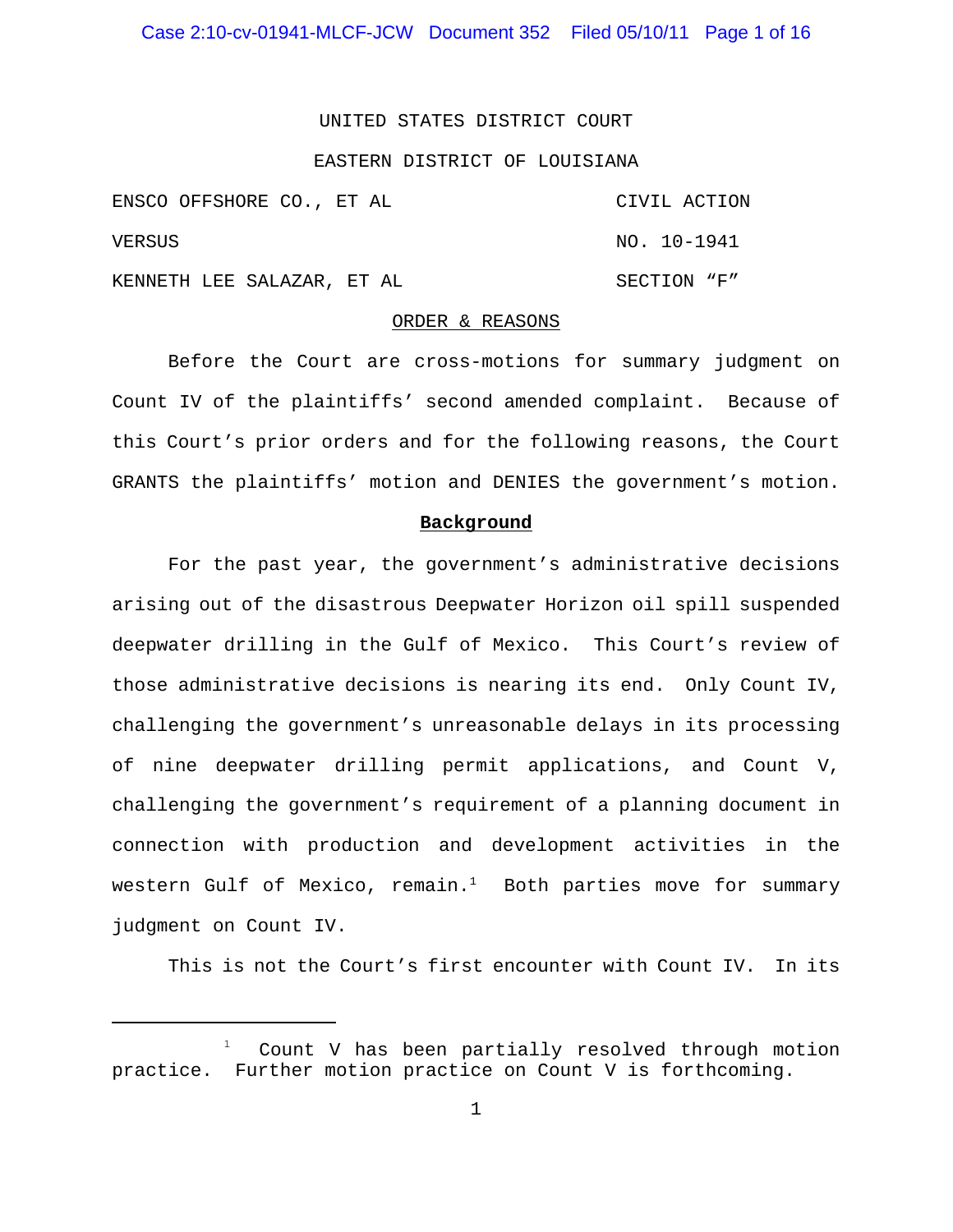# Case 2:10-cv-01941-MLCF-JCW Document 352 Filed 05/10/11 Page 2 of 16

January 13, 2011 Order, the Court held that the plaintiff, Ensco Offshore Company, has prudential standing to assert its challenge to the government's delay in processing deepwater drilling permit applications in which it holds a significant stake. The Court also held that both Ensco and ATP stated cognizable claims because Count IV challenges delays on specific permit applications, rather than the entire program of permitting. And, although the Court initially denied the plaintiffs' motion for a preliminary injunction on Count IV, the Court vacated its decision on February 17, 2011 and imposed a preliminary injunction. The Court held that the Outer Continental Shelf Lands Act (OCSLA) and the Administrative Procedure Act (APA) imposed on the federal government a non-discretionary duty to act on the permit applications within a reasonable time and then ordered the government to grant or deny five specific permit applications within thirty days. (The Order was amended to add three more permit applications on March 1.) The Court held that thirty days was a reasonable time under the law. The Court's Order of preliminary injunction currently is on appeal; the U.S. Court of Appeals for the Fifth Circuit has stayed the preliminary injunction pending its expedited review.

The permit applications underlying Count IV are:

• *Cobalt International Energy, L.P.'s permit application to drill GC 814 Well No. 1 using ENSCO 8503*: Cobalt originally submitted this permit application on April 30, 2010. After the moratoriums were lifted, Cobalt resubmitted its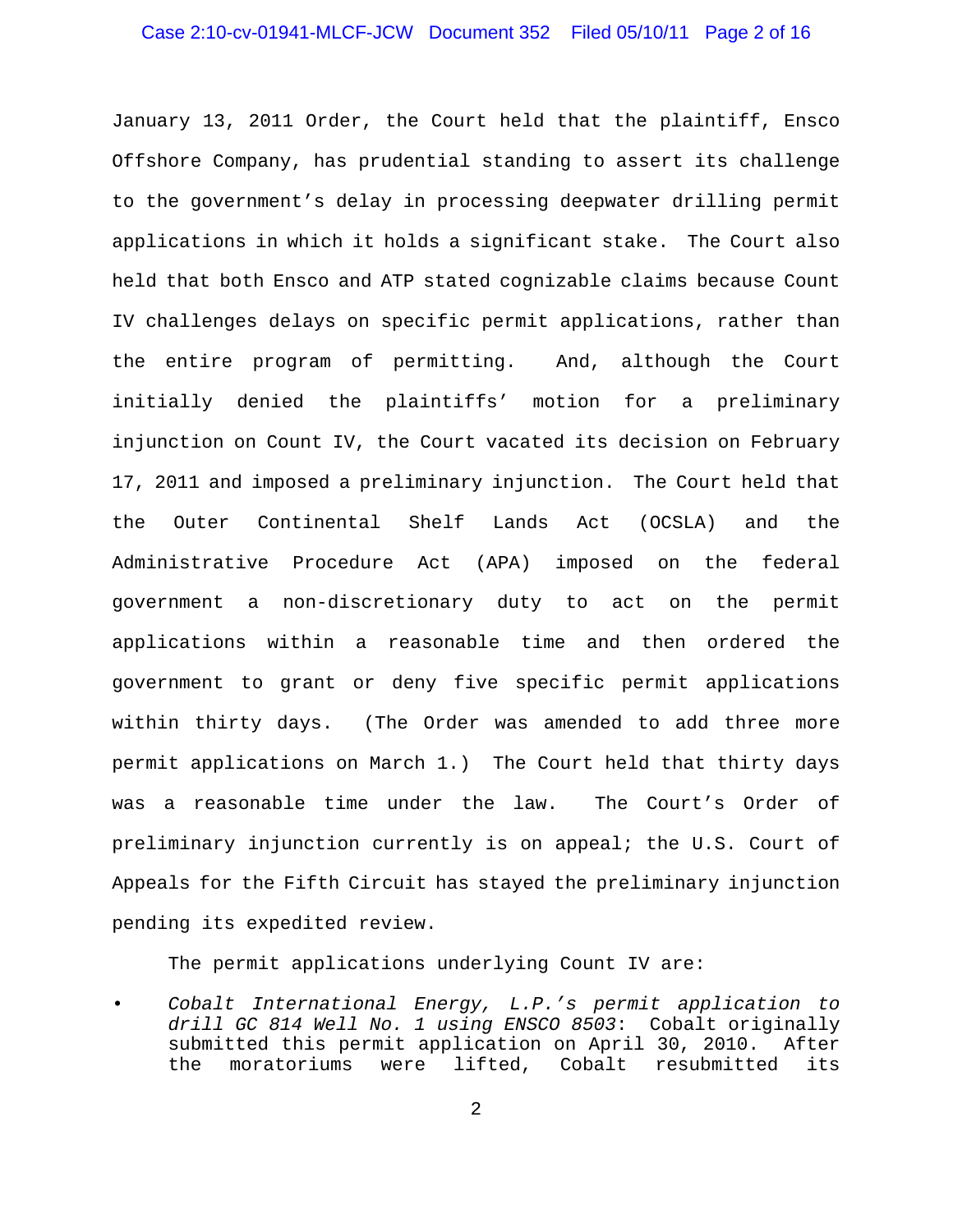application on October 26, 2010. The Bureau of Ocean Energy Management, Regulation, and Enforcement (BOEMRE) returned the application to Cobalt on November 17 for further modifications—179 days after the date of original submission, and fourteen days after the moratoriums ended. Cobalt resubmitted its permit application on February 18, 2011. BOEMRE returned the application seven days later. From the original submission date to the date of this Order, the original application has been pending for over one year.

- *Cobalt's permit application to drill GB 959 Well No. 1, also using ENSCO 8503*: Cobalt submitted this application on November 3, 2010. Eighty-six days later the government returned the application for modifications. Cobalt resubmitted the application on February 28, 2001; BOEMRE returned it three days later for further modifications and notified Cobalt of other changes on March 9. Six months have passed since the original date of submission.
- *Nexen Petroleum U.S.A., Inc.'s permit application to drill GC 504 Well No. 1 using ENSCO 8502*: Nexen submitted its application on July 26, 2010. BOEMRE returned the permit application to Nexen on October 26, 2010 for modifications. Nexen resubmitted it the next day. BOEMRE returned the application to Nexen for further modifications eight days later. Nexen resubmitted its application on January 3, 2011. After fifty days, BOEMRE returned it to Nexen for further modifications. From the date of original submission, over nine months have passed.
- *Nexen's permit application to drill GC 327 Well No. 1, using ENSCO 8501*: Nexen submitted this permit application on October 12, 2010. The agency returned it to Nexen for modifications thirty-six days later. After resubmitting it on January 3, the agency returned it for further modifications about fifty days later. Nearly seven months have passed since the date of original submission.
- *Nexen's permit application to drill GC 872 Well No. 1, using ENSCO 8501*: Nexen submitted its application on October 12, 2010. BOEMRE returned it to Nexen for modifications thirtysix days later. Nexen resubmitted its application on January 20, 2011. The agency returned it for further modifications another thirty-six days later. Nearly seven months have passed from the original date of submission.
- *Noble Energy, Inc.'s permit application to drill GC 723 Well No. 1, using ENSCO 8501*: Noble submitted this permit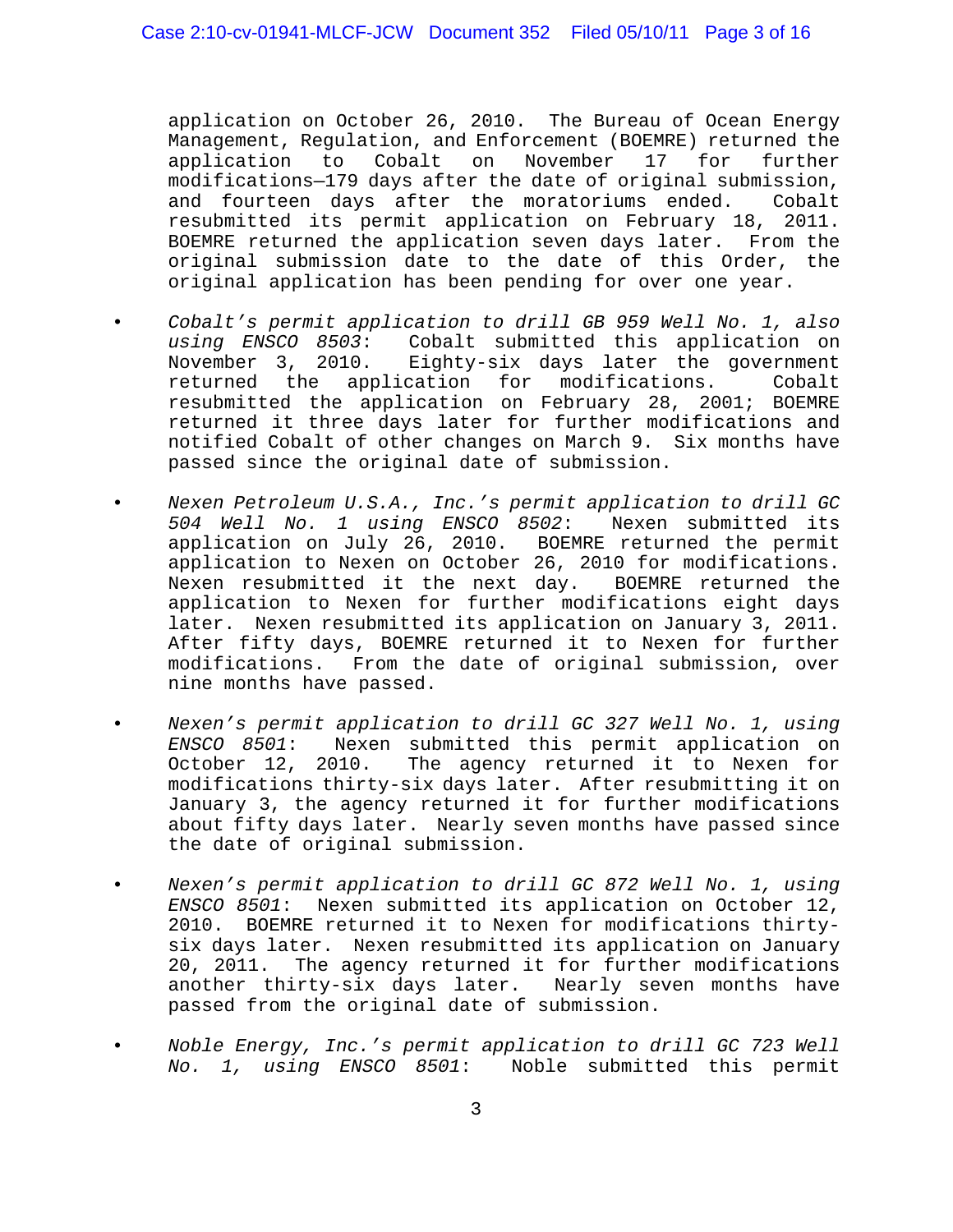application on October 26, 2010. BOEMRE returned it to Noble for modifications eight days later. Noble resubmitted the application on November 11, 2010; BOEMRE returned it to Noble six days later for further modifications. Noble resubmitted the application on February 1, 2011, and BOEMRE returned it for further modifications on February 25, 2011. Over six months have passed since the date of original submission.

- *Noble's permit application to drill MC 519 Well No. 2 using ENSCO 8501*: Noble submitted this permit application on October 15, 2010. After over four months, it was approved on February 28, 2011.
- *ATP's permit application to drill MC 941 Well No. 4*: ATP submitted this permit application on October 29, 2010. After nearly five months, the permit was approved on March 18, 2011.
- *ATP's permit application to drill GC 300 Well No. SS002*: ATP submitted its application on November 8, 2010. The agency returned the application to ATP, which resubmitted it on December 2, 2010. The agency returned it for further modifications two months later, on February 2, 2011. Two months later, it was approved. From original submission to approval, the total delay was five months. $2$

The cross-motions for summary judgment reiterate many of the same arguments advanced at the preliminary injunction stage. The government moves for summary judgment asserting that (1) the plaintiffs' challenge to the three permit applications which have been granted (which include the only two applications related to plaintiff ATP) is moot; (2) Ensco lacks standing to challenge the remaining applications; and (3) BOEMRE's review of the six remaining applications satisfies a rule of reason, for reasons this Court has previously rejected in granting the plaintiffs a

<sup>2</sup> ATP asserts that a third application pending before BOEMRE also suffers delays but is not the subject of this litigation.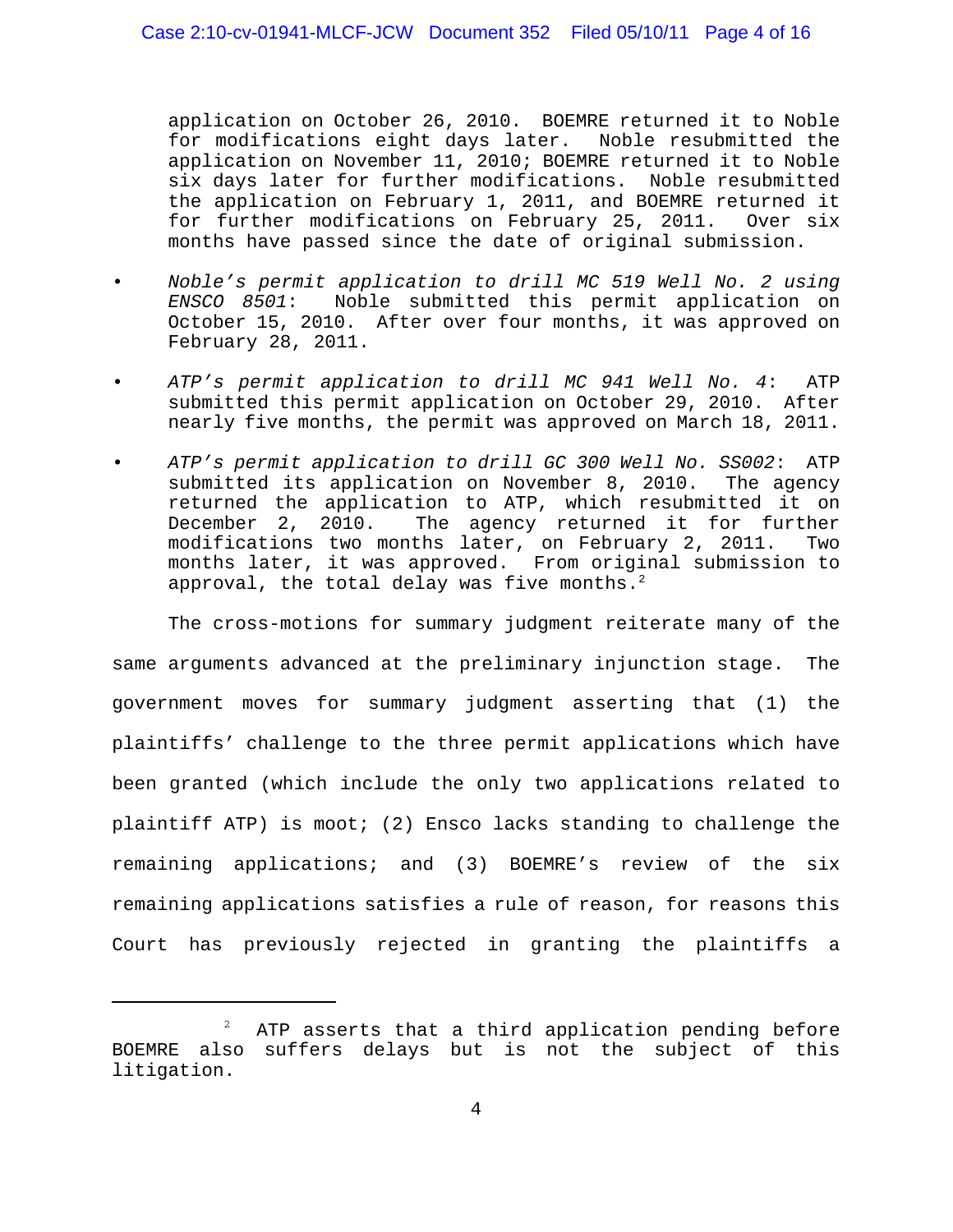preliminary injunction.3

The plaintiffs also move for summary judgment, maintaining as they did at the preliminary injunction phase that the government's delays are unreasonable. Ensco continues to defend its standing to challenge in Count IV, and both plaintiffs assert that the three permit applications which BOEMRE has processed are not moot.

## **Law & Analysis**

#### I. Standard of Review

Federal Rule of Civil Procedure 56 instructs that summary judgment is proper if the record discloses no genuine issue as to any material fact such that the moving party is entitled to judgment as a matter of law. No genuine issue of fact exists if the record taken as a whole could not lead a rational trier of fact to find for the non-moving party. See Matsushita Elec. Indus. Co. v. Zenith Radio Corp., 475 U.S. 574, 586 (1986). A genuine issue of fact exists only "if the evidence is such that a reasonable jury could return a verdict for the non-moving party." Anderson v. Liberty Lobby, Inc., 477 U.S. 242, 248 (1986).

The Court emphasizes that mere argued existence of a factual dispute does not defeat an otherwise properly supported motion. See id. Therefore, "[i]f the evidence is merely colorable, or is

<sup>3</sup> The government's most chilling and startling assertions are that no time constraints apply to it, that what is "reasonable" only the government can decide.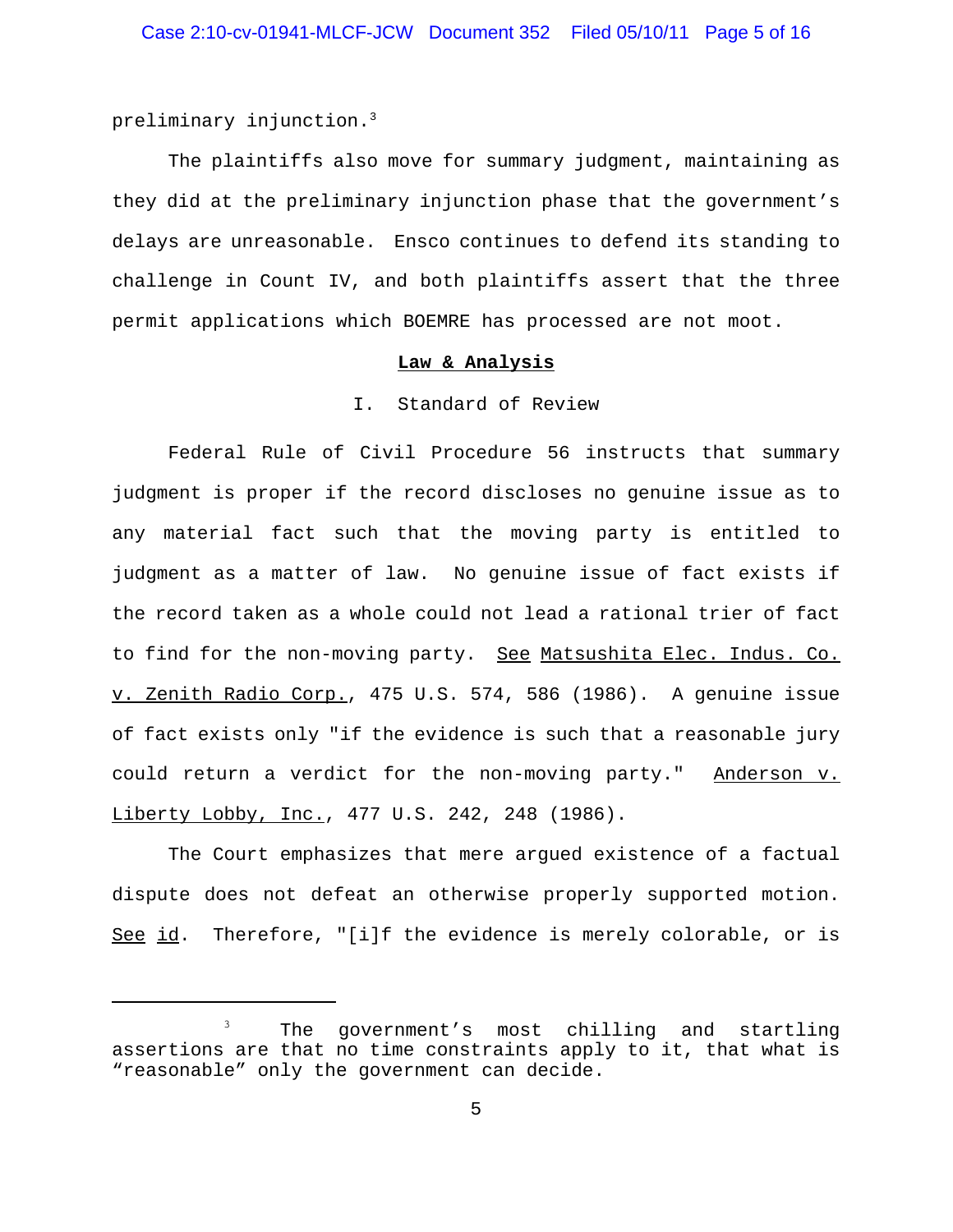# Case 2:10-cv-01941-MLCF-JCW Document 352 Filed 05/10/11 Page 6 of 16

not significantly probative," summary judgment is appropriate. Id. at 249-50 (citations omitted). Summary judgment is also proper if the party opposing the motion fails to establish an essential element of his case. See Celotex Corp. v. Catrett, 477 U.S. 317, 322-23 (1986). In this regard, the non-moving party must do more than simply deny the allegations raised by the moving party. See Donaghey v. Ocean Drilling & Exploration Co., 974 F.2d 646, 649 (5th Cir. 1992). He instead must come forward with competent evidence, such as affidavits or depositions, to buttress his claims. Id. Hearsay evidence and unsworn documents do not qualify as competent opposing evidence. Martin v. John W. Stone Oil Distrib., Inc., 819 F.2d 547, 549 (5th Cir. 1987).

Before applying the summary judgment standard, the Court first considers the government's assertions of mootness and lack of standing.

### II. Jurisdiction

#### A. Mootness

Because BOEMRE, during the pendency of this litigation, granted three of the nine applications forming the plaintiffs' challenge, the government contends that Count IV is, in part, now moot. The plaintiffs concede that BOEMRE's approval moots their claim for injunctive relief on the three resolved permit applications, but assert that their request for declaratory relief saves their claims with respect to those applications under either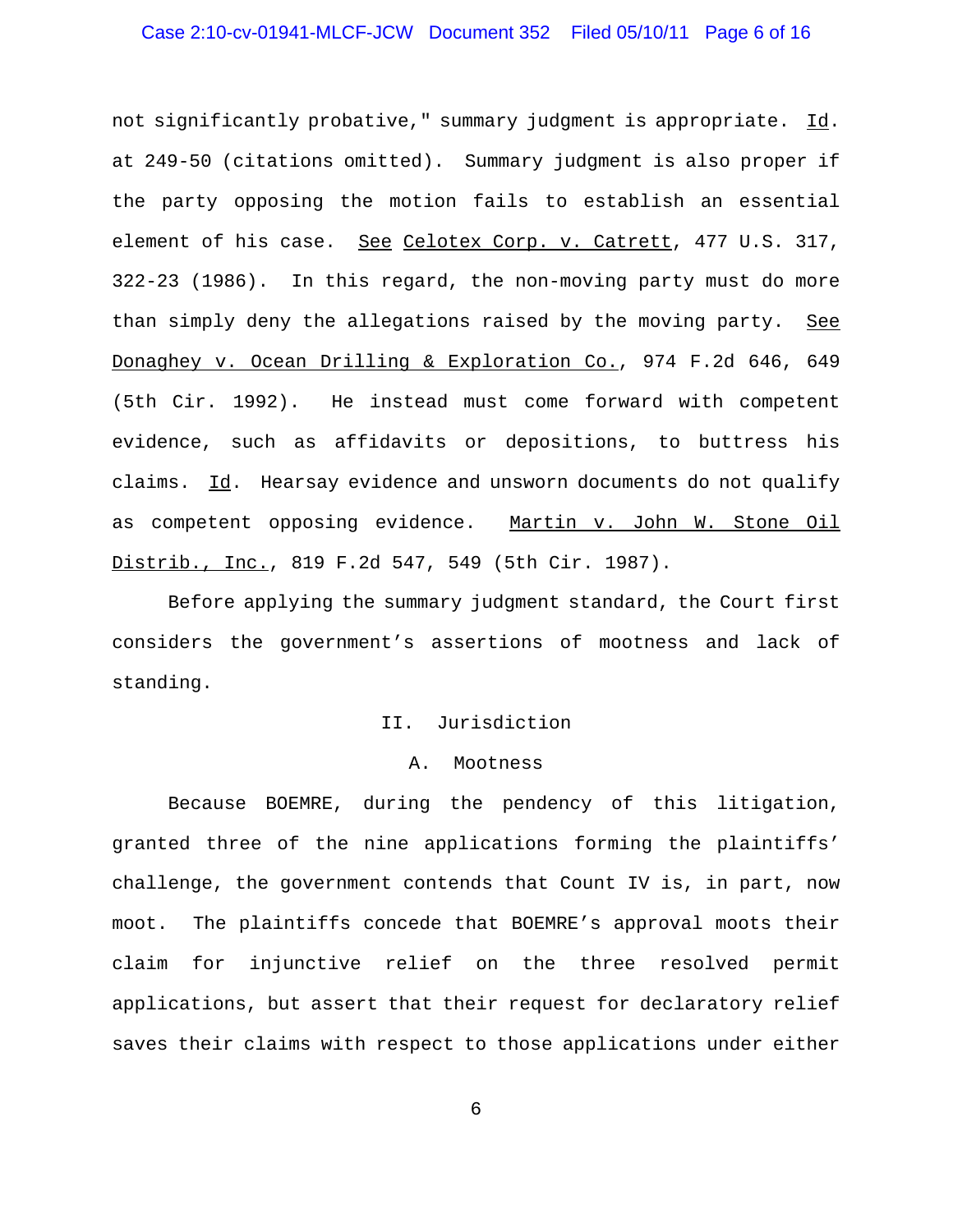# Case 2:10-cv-01941-MLCF-JCW Document 352 Filed 05/10/11 Page 7 of 16

the "capable of repetition yet evading review" or the "voluntary cessation" doctrines.

1.

As the Court has previously summarized, to qualify as a case fit for federal-court adjudication, "an actual controversy must be extant at all stages of review, not merely at the time the complaint is filed." Preiser v. Newkirk, 422 U.S. 395, 401 (1975) (quoting Steffel v. Thompson, 415 U.S. 452, 459 (1974)) (internal quotation marks omitted). "A case becomes moot," and outside a federal court's review authority, "if (1) there is no reasonable expectation that the alleged violation will recur and (2) interim relief or events have completely and irrevocably eradicated the effects of the alleged violation." Tex. Office of Pub. Util. Counsel v. F.C.C., 183 F.3d 393, 413-14 (5th Cir. 1999) (citing Los Angeles Cnty. v. Davis, 440 U.S. 625, 631 (1979)). "[W]hen the challenged conduct ceases such that there is no reasonable expectation that the wrong will be repeated," it is no longer possible for the Court to grant any effectual relief to the prevailing party and "any opinion as to the legality of the challenged action would be advisory." City of Erie v. Pap's A.M., 529 U.S. 277, 287 (2000) (internal quotation marks and citations omitted).

But, "[a] defendant's voluntary cessation of a challenged practice does not deprive a federal court of its power to determine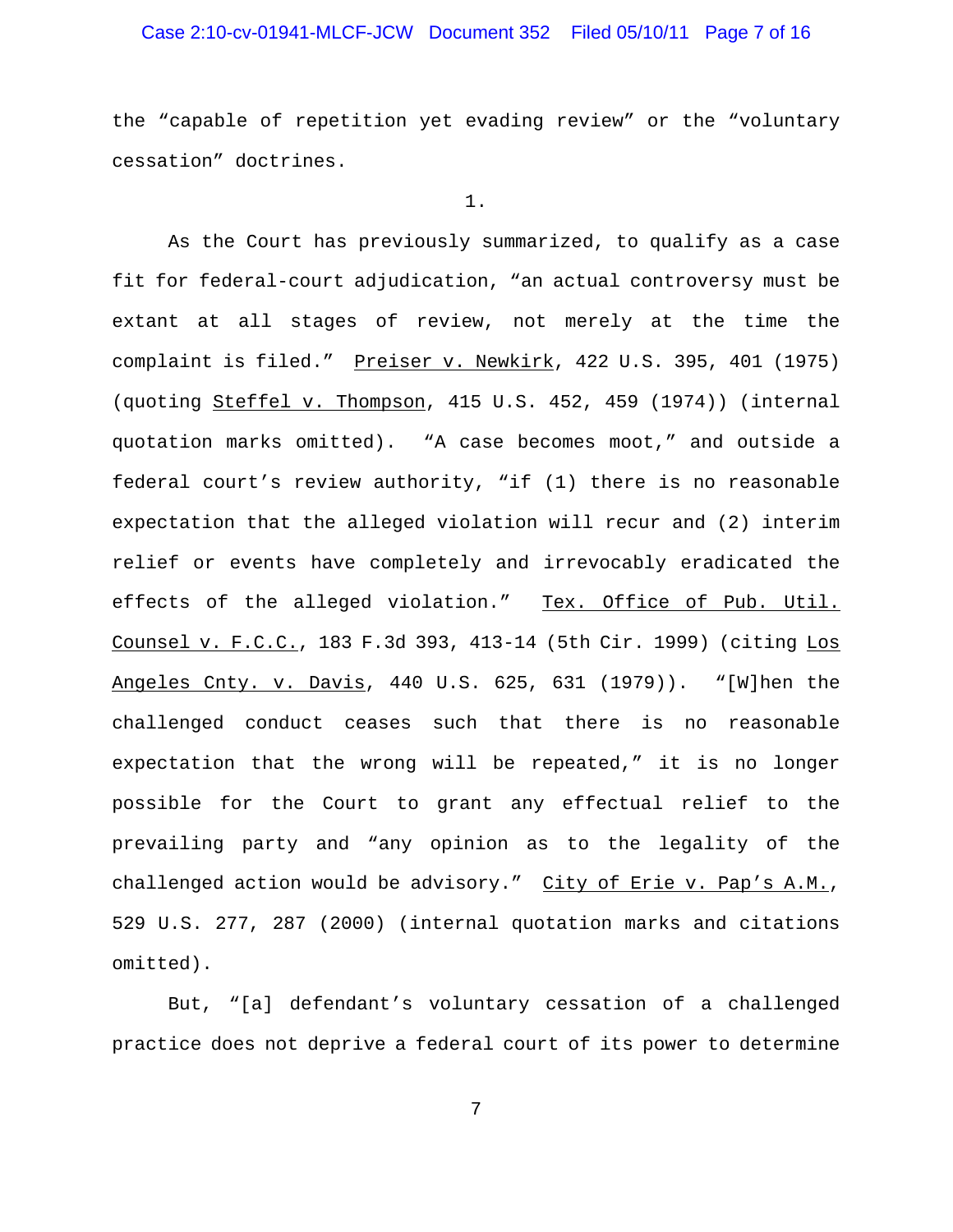# Case 2:10-cv-01941-MLCF-JCW Document 352 Filed 05/10/11 Page 8 of 16

the legality of the practice." Sossamon v. Lone Star State of Tex., 560 F.3d 316, 324 (5th Cir. 2009). "[I]f it did, the courts would be compelled to leave [t]he defendant . . . free to return to his old ways." City of Mesquite v. Aladdin's Castle, Inc., 455 U.S. 283, 289 n.10 (1982) (internal quotations omitted). Such "'[a] case might become moot,'" however, "'if subsequent events made it absolutely clear that the allegedly wrongful behavior could not reasonably be expected to recur.'" Friends of the Earth, Inc. v. Laidlaw Envt'l Servs., Inc., 528 U.S. 167, 189 (2000) (quoting United States v. Concentrated Phosphate Export Ass'n, 393 U.S. 199, 203 (1968)). A defendant claiming mootness based on its voluntary compliance "bears the formidable burden of showing that it is absolutely clear the allegedly wrongful behavior could not reasonably be expected to recur." Id. at 190.

Neither will a claim be moot when the challenged conduct is capable of repetition yet evades review. See Libertarian Party v. Dardenne, 595 F.3d 215, 217 (5th Cir. 2010). Under this exception to mootness, the plaintiffs must establish that (1) the challenged action is too short in duration to be fully litigated before cessation, and (2) there is a demonstrated probability or reasonable expectation, not just mere possibility, that they each will again be subject to the same action. Davis v. Fed. Election Comm'n, 554 U.S. 724, 735 (2008); Dardenne, 595 F.3d at 217. An action may be capable of repetition if there is evidence that an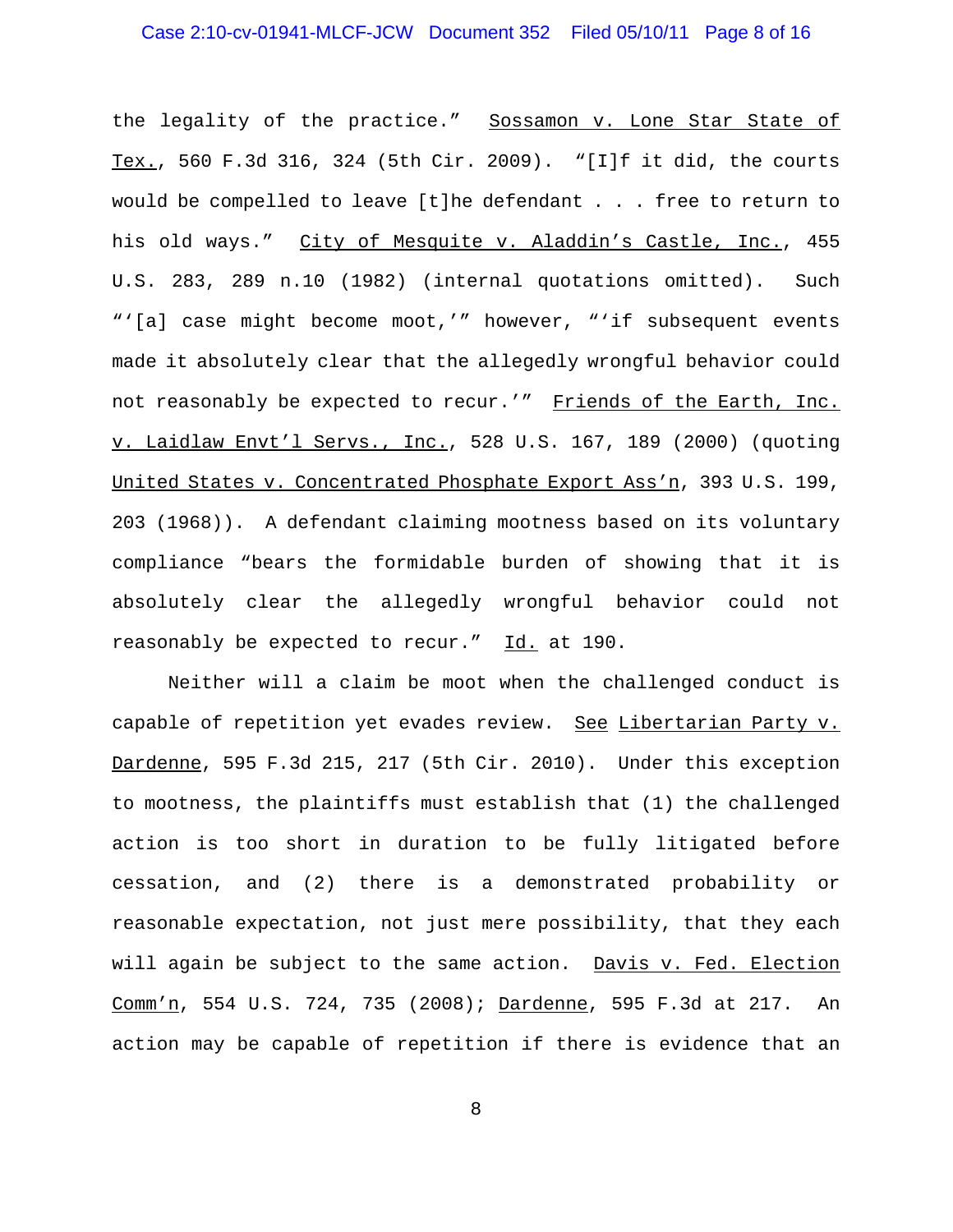# Case 2:10-cv-01941-MLCF-JCW Document 352 Filed 05/10/11 Page 9 of 16

agency's "actions reflect a policy or a consistent pattern of behavior that . . . [will] continue," or an agency's challenged "action [i]s prescribed by statute." 595 F.3d at 218.

2.

The plaintiffs' claims necessarily are limited to specific permit applications. It is clear that the plaintiffs' claim for injunctive relief is moot as to the three application permits which have been granted. Although the government has begun to issue some permit applications, plainly because of this lawsuit, the future of drilling in the Gulf of Mexico remains elusive; plaintiffs' other long-pending permit applications speak loudly to this. Simply put, the government has not shown that "there is no reasonable expectation that the alleged violation will recur." Pub. Util. Counsel, 183 F.3d at 413-14. Moreover, the government's conduct of delay of deepwater drilling in the Gulf dramatically presents far more than mere possibility of persistent and repetitious intentional delays in processing ATP's and Ensco's permit applications, a challenge to which may evade review through the cyclical, eventually terminal, nature of the permitting process. The government has presented no credible assurances that the permitting process will return to one marked by predictability and certainty. Processing a scant few applications is at best a tactical ploy in a real world setting. Out of an abundance of caution, and in light of the sensitive energy supply issues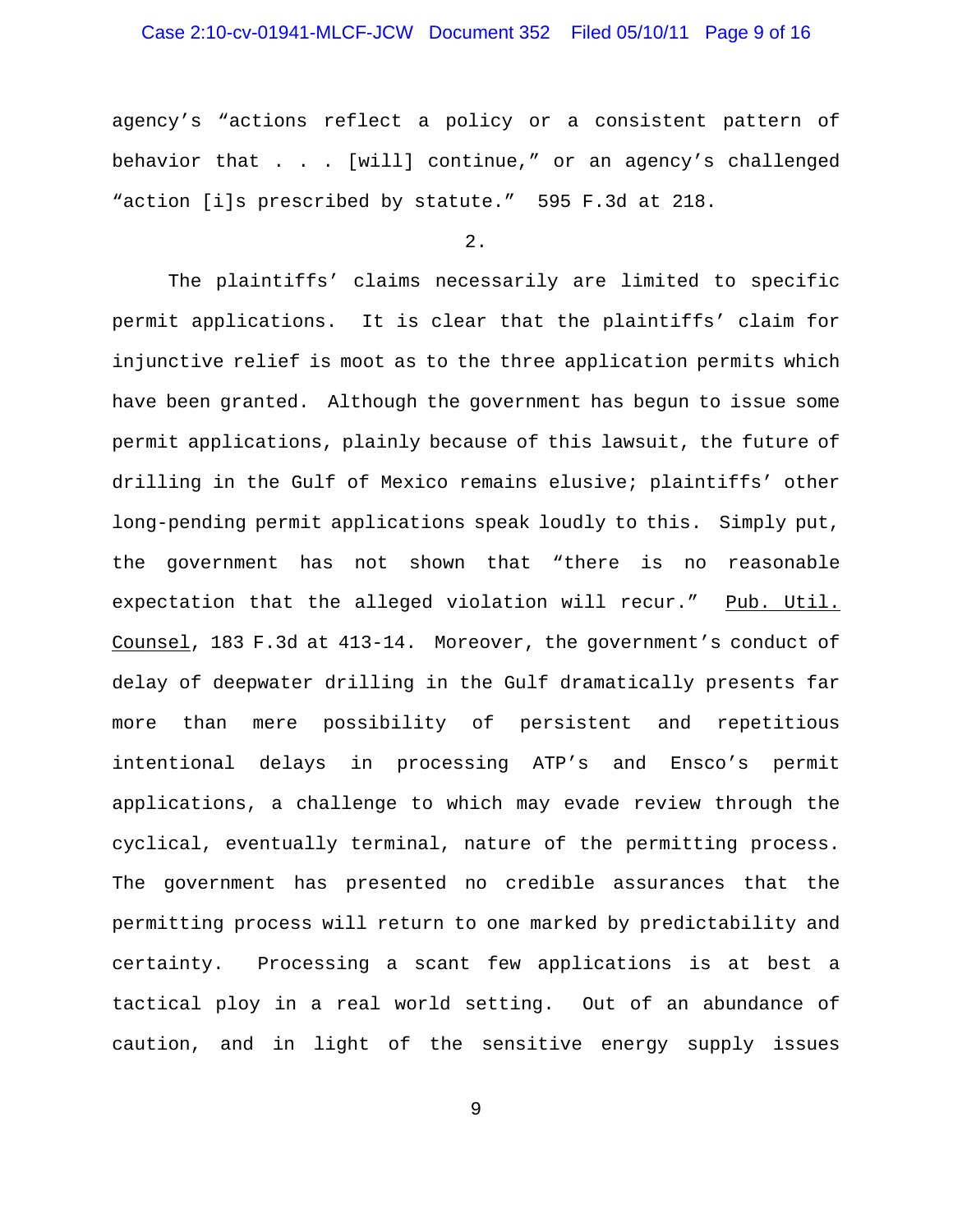# Case 2:10-cv-01941-MLCF-JCW Document 352 Filed 05/10/11 Page 10 of 16

national in implication that this case presents, the Court finds that plaintiffs' claim for declaratory relief as to the three permit applications which have been granted is not moot.

### B. Standing

In its January 13, 2011 Order, the Court held that Ensco had prudential standing to challenge the government's delays on processing permit applications in which it held a stake. The government presents no arguments or evidence which persuade the Court that its decision does not apply equally today. Accordingly, the Court finds that prudential standing requirements are met.

The Court, however, never expressly addressed constitutional standing in any of its previous orders and does so now. The government disputes that Ensco satisfies the causation and redressability necessary to establish Article III standing with respect to Noble's, Nexen's and Cobalt's permit applications. Ensco defends that constitutional standing requirements are met.

### 1. Standing under Article III

"[T]he core component of standing is an essential and unchanging part of the case-or-controversy requirement of Article III." Lujan v. Defenders of Wildlife, 504 U.S. 555, 560 (1992). Standing, at its "irreducible constitutional minimum," comprises three elements: (1) injury in fact, (2) causation, and (3) redressability. Id. It is Ensco's burden to establish standing. Id. at 561.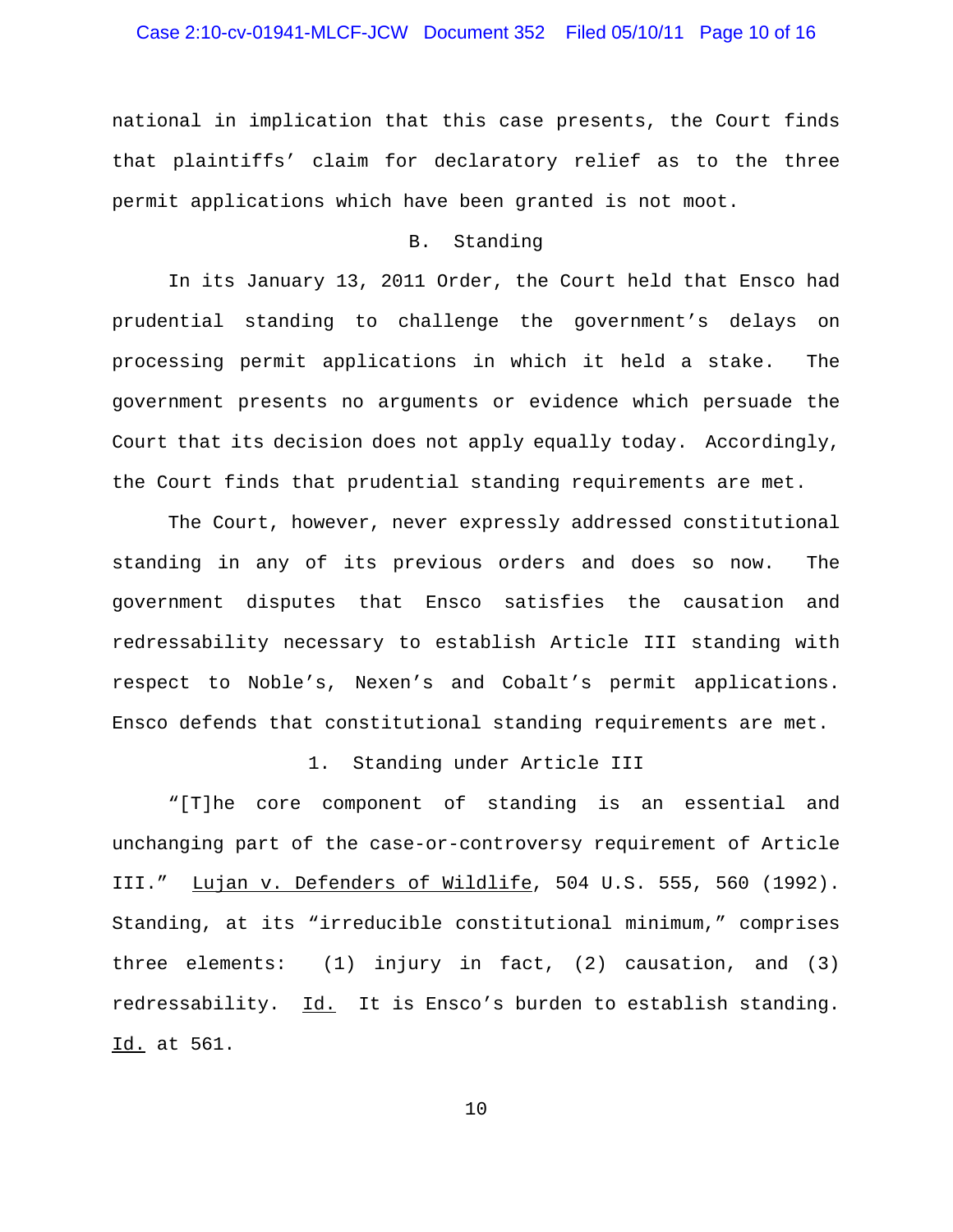#### Injury

That Ensco has suffered an injury in fact cannot be rationally disputed here: Ensco has received reduced rates from its customers, has received a force majeure notice from one customer whose permit application is at issue in Count IV, and has sent a Gulf of the Mexico rig several thousand miles to French Guiana.<sup>4</sup>

#### Causation

Causation amounts to "a causal connection between the injury and the conduct complained of-the injury has to be 'fairly ... trace[able] to the challenged action of the defendant, and not ... th[e] result [of] the independent action of some third party not before the court.'" Id. at 560 (quoting Simon v. E. Ky. Welfare Rights Org., 426 U.S. 26, 41-42 (1976)).

The government contends that causation is lacking because Ensco is only a subcontractor that has not alleged that its contracts allowed Noble, Nexen, or Cobalt to lower the rates paid to Ensco if the rigs were not in use or if anticipated permits had not been issued. The Court disagrees. Ensco's claimed injury

<sup>4</sup> The injury requirement also is satisfied for the same reasons the Court found prudential standing requirements are met. Although "[c]ourts generally refuse to recognize standing based on economic harm that is merely a consequence of an injury suffered by another party," Duran v. City of Corpus Christi, 240 F. App'x 639, 641 (5th Cir. 2007), here the injury suffered by Ensco is direct and foreseeable, arising out of permit applications which expressly contemplate the use of Ensco's rigs, and thus meets minimal constitutional requirements. Its injury is no mere by-product of the injury to permit applicants, as the government suggests.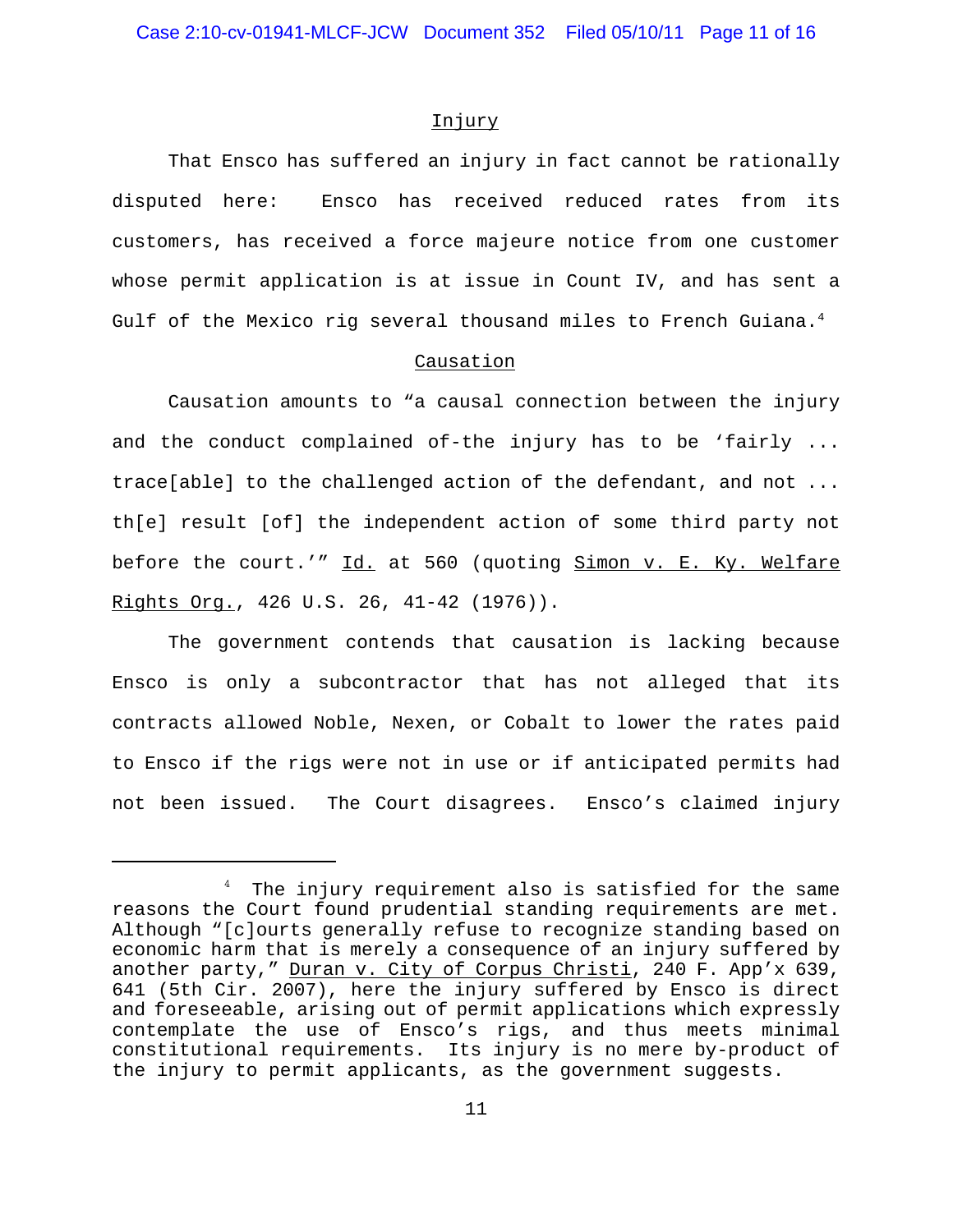# Case 2:10-cv-01941-MLCF-JCW Document 352 Filed 05/10/11 Page 12 of 16

traces directly to the government's failure to act on pending permit applications contemplating the use of Ensco's rigs.

#### Redressability

The redressability requirement assures that it is "'likely,' as opposed to merely 'speculative,' that the injury will be 'redressed by a favorable decision.'" Id. at 561. The government contends that because granting Ensco the relief it seeks would be no guarantee that its permit applications would be granted, Ensco fails to show a favorable decision would redress its injury. But a case invoked by the government exposes the flaw in its reasoning. In West Virginia Association of Community Health v. Heckler, 734 F.2d 1570 (D.D.C. 1984), a government agency asserted that plaintiffs lacked standing to challenge the agency's distribution of federal funds. Because the agency had the discretion to distribute certain funds as it wished, the agency contended that if the plaintiffs succeeded on their claims, the funding they ultimately sought might be allocated to other individuals not party to the suit; thus, the argument went, the plaintiffs could not show that a favorable decision would redress their injury. The United States District Court for the District of Columbia rejected the agency's argument, validating the plaintiff's claim that its injury comprised not just funding that had not been distributed, but also the deprivation of the opportunity to compete for the withheld funding.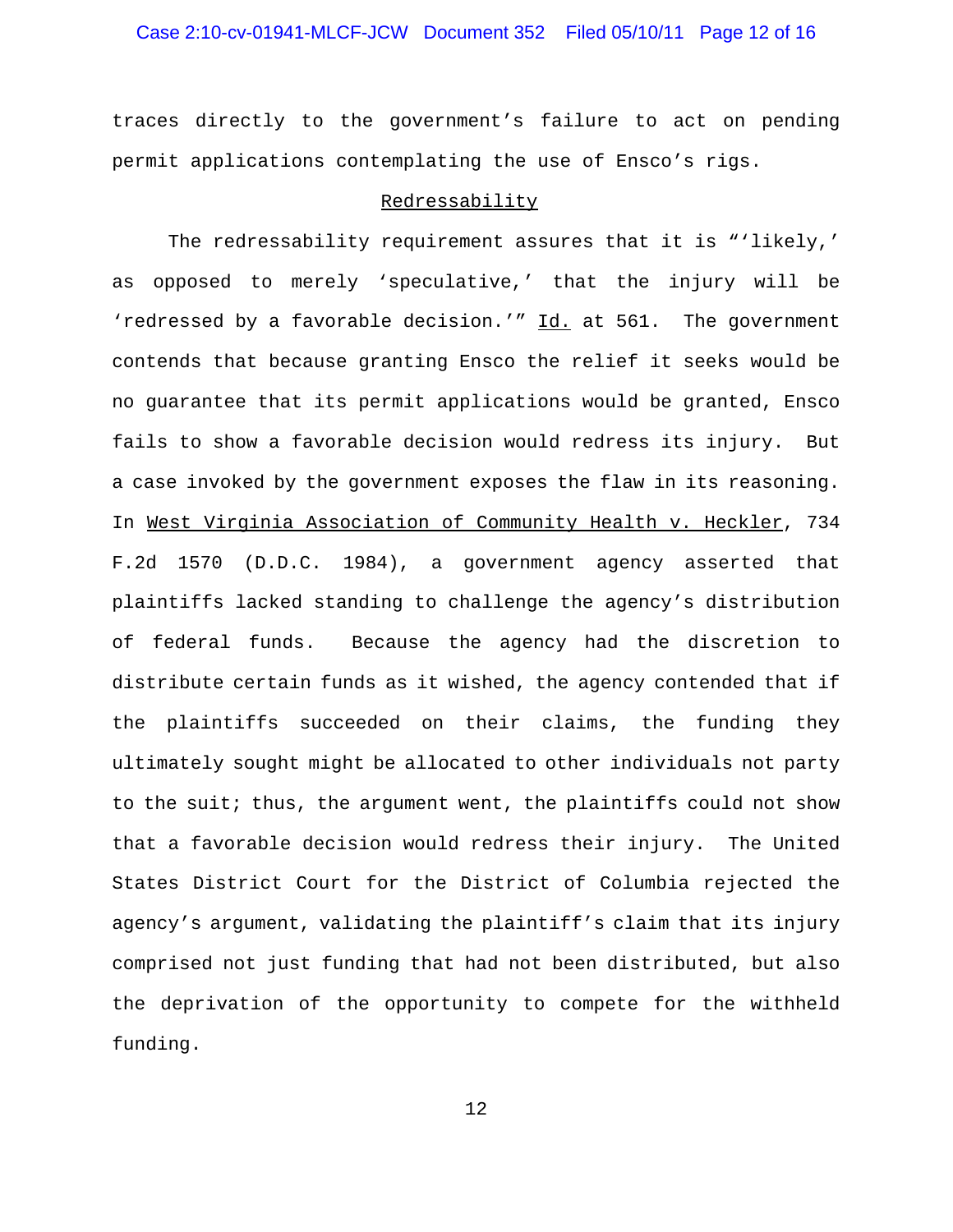# Case 2:10-cv-01941-MLCF-JCW Document 352 Filed 05/10/11 Page 13 of 16

This reasoning conforms to Ensco's dilemma. Although it is obvious Ensco would prefer to have the permit applications underlying its claim granted, Ensco more broadly seeks predictability in the deepwater permitting scheme for the Gulf of Mexico, which would be gained by a favorable or unfavorable decision on the pending permit applications. By securing a decision, any decision, from the government on its contractors' permit applications within a reasonable time, Ensco may proceed in its business activities with certainty and clarity. Both of which are lacking now.

Having found the three granted permit applications not moot, and the standing requirements fully satisfied, the Court now turns to the merits of Count IV.

### III. Merits

It bears repeating that Section 706(1) of the Administrative Procedure Act proclaims a national policy and requires a reviewing court to "compel agency action unlawfully withheld or unreasonably delayed." Id. § 706(1); see Telecommc'ns Research & Action Ctr. v. FCC, 750 F.2d 70, 79 (D.C. Cir. 1984) ("Claims of unreasonable agency delay clearly fall into that narrow class of interlocutory appeals from agency action over which we appropriately should exercise our jurisdiction."). But, a Section 706(1) claim "can proceed only where a plaintiff asserts that an agency failed to take a *discrete* agency action that it is *required to take*." Id.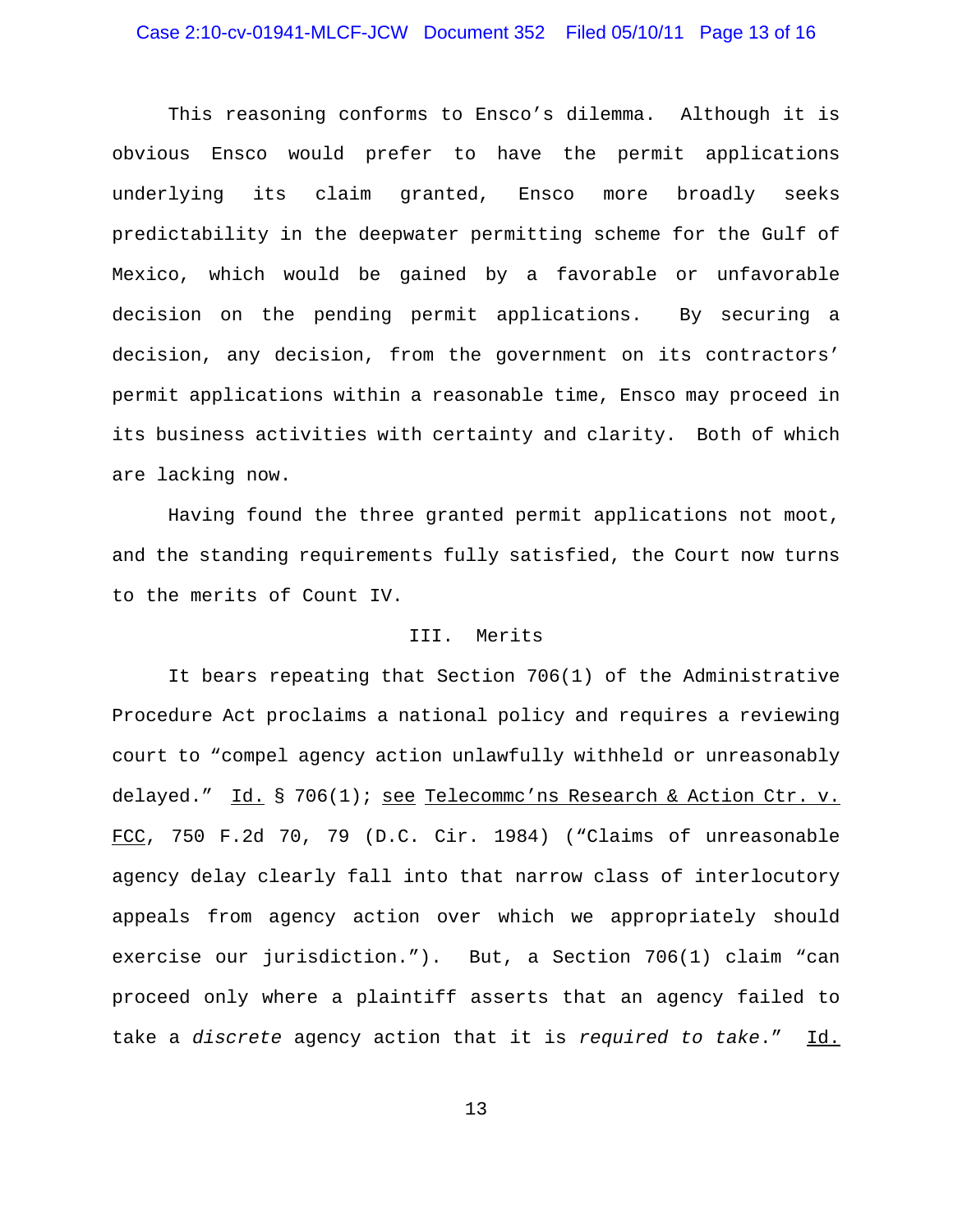### Case 2:10-cv-01941-MLCF-JCW Document 352 Filed 05/10/11 Page 14 of 16

(emphasis in original); Section 706 vests federal courts with the discretion to decide whether agency delay is unreasonable "when an agency is required to act—either by organic statute or by the APA-within an expeditious, prompt, or reasonable time." Forest Guardians v. Babbitt, 174 F.3d 1178, 1190 (10th Cir. 1999).

The Court already has held that OCSLA, together with the APA, establishes a non-discretionary duty on the Department of the Interior to act, favorably or unfavorably, on drilling permit applications within a reasonable time. In its February 17, 2011 Order, the Court held that a reasonable time was thirty days, based on statutory touchstones. Here, review of the administrative record and the parties' briefing brings the Court to the same conclusion: agency action on the permit applications for deepwater drilling in the Gulf of Mexico is non-discretionary; a thirty-day timeline is reasonable and continues to apply.<sup>5</sup> The Court adopts its prior reasoning in full.<sup>6</sup>

 $^5$  The thirty-day timeline is reasonable, in part because the government has failed to establish that the individual permit applications pending in this case individually require more (or less) care. The Court has repeatedly acknowledged that some delays are understandable in a more regulated environment, but that now, over a year after the Deepwater Horizon tragedy, delays must reach some end. Without evidence showing otherwise, a thirty-day timeline derived from the statute and past practices remains reasonable. And as this Court has previously explained, thirty days seems to have Congress's acknowledgment as reasonable within the statutory plan.

<sup>6</sup> Both parties now converge on a third option: Allowing the government to, within thirty days, return applications to the operators with clear instructions on what modifications are needed.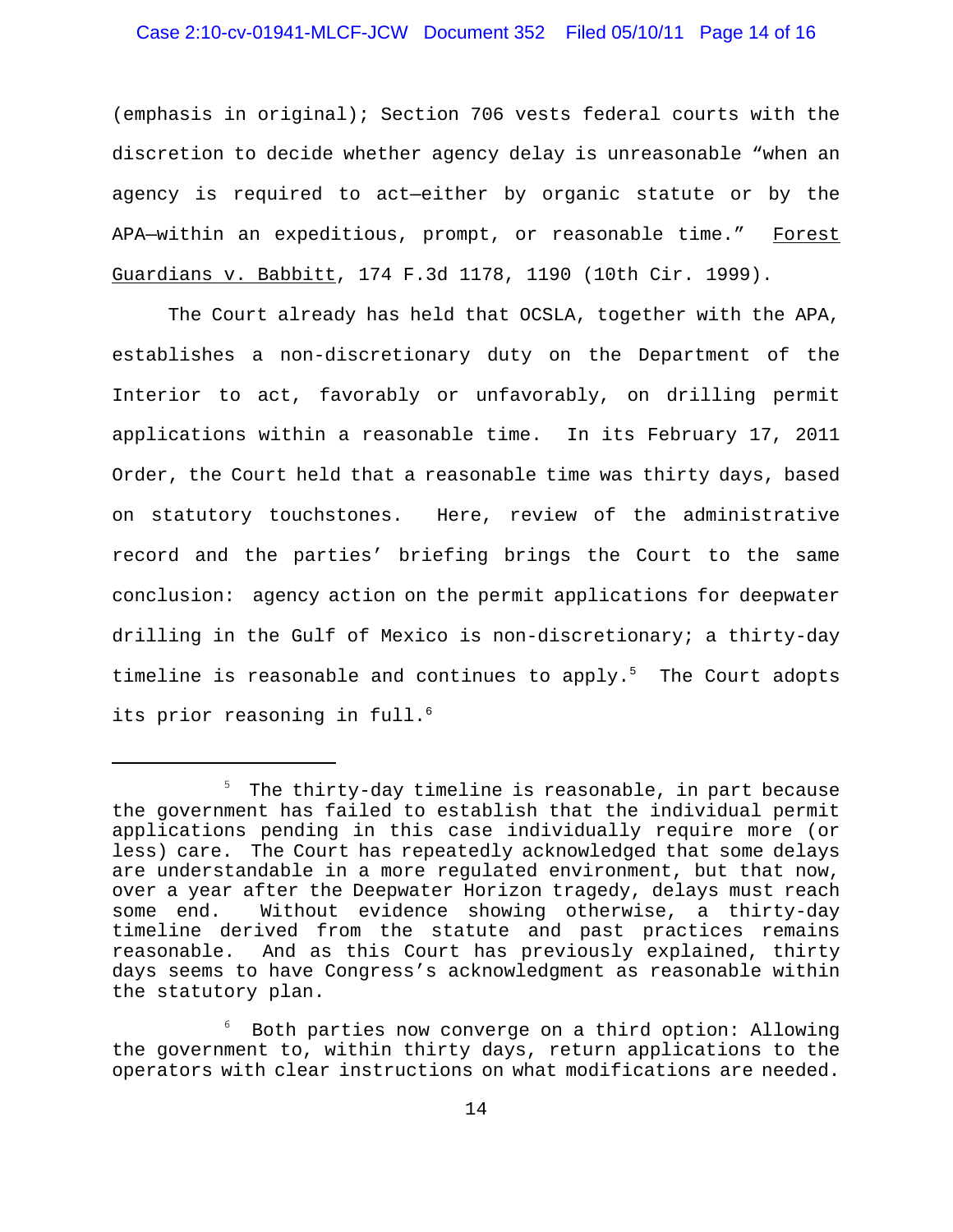### Case 2:10-cv-01941-MLCF-JCW Document 352 Filed 05/10/11 Page 15 of 16

Because all nine permit applications have encountered delays ranging from four months to over one year, the government has unlawfully and improperly delayed a non-discretionary function under Section 706(1) of the APA.

Accordingly, IT IS ORDERED: The plaintiffs' motion is GRANTED; the government's motion is DENIED.

IT IS FURTHER ORDERED: The government shall act on the six pending permit applications within thirty days of this Order.

IT IS FURTHER ORDERED: The government shall file a report with the Court not later than thirty days from this date on the status of each of the six pending permit applications.

AND IT IS ORDERED: Plaintiffs shall submit a judgment consistent with this Order and Reasons within five days from this date. $<sup>7</sup>$ </sup>

If it were not for already extensive delays, the Court might be open to considering this third option. But over a year has passed since Deepwater Horizon; over six months have passed since the second moratorium was lifted. The six remaining applications have been pending long enough, and have revolved more than once through BOEMRE's "iterative process." And in several cases in the permit applications here, the agency did hold onto the application for more than thirty days before returning it to the applicant for modifications. At some point this must end. With a permit, or without.

<sup>7</sup> Count V remains pending and will be resolved according to the parties' jointly-submitted schedule for motion practice, approved by the Court on April 29, 2011.